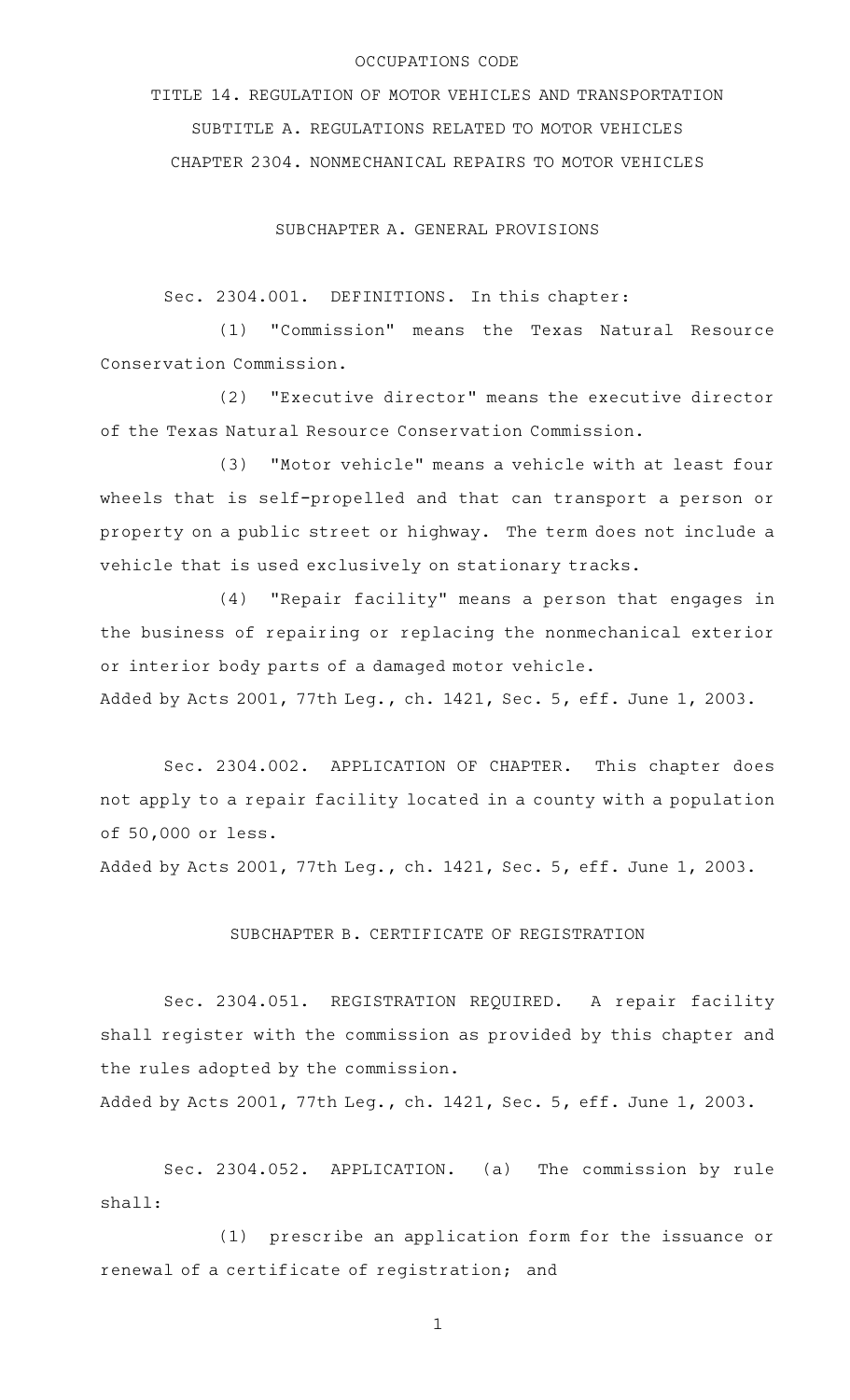(2) determine the information to be disclosed on the application.

(b) The application must include:

(1) the name, street address, and mailing address of each location at which the applicant operates a repair facility;

 $(2)$  the name and address of:

(A) each owner, partner, officer, or director of the applicant; and

 $(B)$  if the applicant is a corporation, each shareholder holding 10 percent or more of the outstanding shares;

(3) the identification number assigned by, or a statement of other evidence of compliance with any applicable requirements of:

(A) the United States Environmental Protection Agency;

(B) the United States Occupational Safety and Health Administration;

 $(C)$  the commission;

- (D) the Texas Department of Health;
- $(E)$  the comptroller; and
- $(F)$  a municipality or county; and

(4) a statement of each conviction obtained against the applicant or a partner or officer of the applicant during the three years preceding the date of the application of:

(A) a felony; or

(B) a misdemeanor punishable by confinement in jail or by a fine exceeding \$200.

Added by Acts 2001, 77th Leg., ch. 1421, Sec. 5, eff. June 1, 2003.

Sec. 2304.053. ISSUANCE AND RENEWAL OF CERTIFICATE. (a) An applicant for the issuance or renewal of a certificate of registration shall submit to the executive director a sworn application on the form prescribed by the commission accompanied by a \$50 fee.

(b) On receipt of the application and required fee, the executive director shall issue a certificate of registration to the applicant.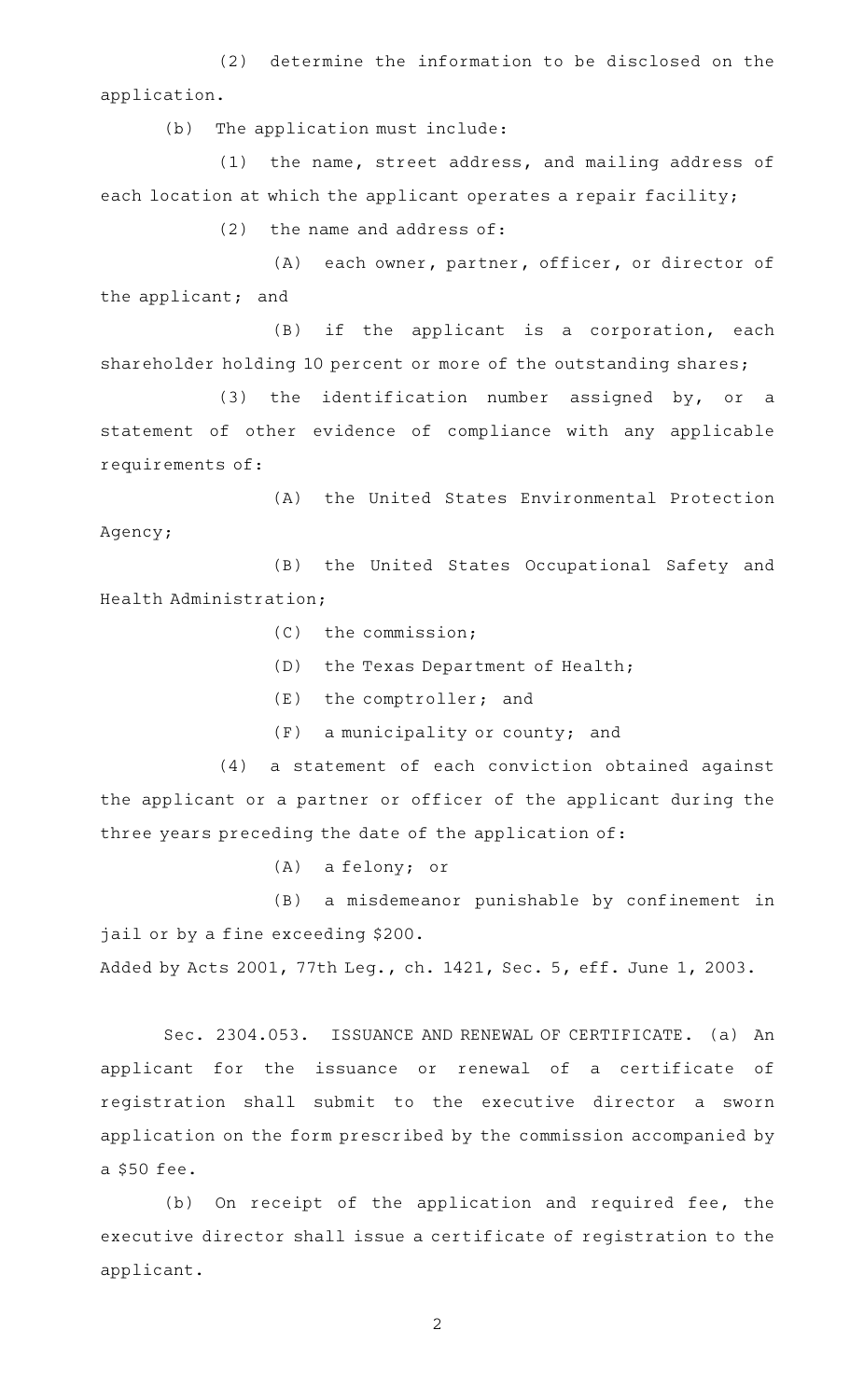(c)AAA certificate of registration expires on the first anniversary of the date of issuance and may be renewed annually in the manner prescribed by the commission. An application for renewal must be submitted to the executive director within 30 days before the expiration date of the certificate.

Added by Acts 2001, 77th Leg., ch. 1421, Sec. 5, eff. June 1, 2003.

Sec. 2304.054. FORM OF CERTIFICATE; TRANSFERABILITY. A certificate of registration:

(1) must contain a unique number;

(2) applies only to the person whose name appears on the certificate or an employee of that person; and

 $(3)$  is not transferable. Added by Acts 2001, 77th Leg., ch. 1421, Sec. 5, eff. June 1, 2003.

Sec. 2304.055. REPLACEMENT CERTIFICATE. (a) If a certificate of registration is lost or destroyed, the certificate holder may apply to the executive director for a replacement certificate of registration.

 $(b)$  The certificate holder must submit:

(1) an affidavit verifying that the certificate of registration was lost or destroyed; and

 $(2)$  a \$25 replacement fee.

(c) The executive director shall issue a replacement certificate of registration on receipt of the affidavit and replacement fee.

(d)AAA replacement certificate of registration must be clearly identified as a replacement certificate on the certificate and in the records of the commission.

Added by Acts 2001, 77th Leg., ch. 1421, Sec. 5, eff. June 1, 2003.

Sec. 2304.056. VOLUNTARY SURRENDER OF CERTIFICATE. A certificate holder may terminate a certificate of registration at any time by voluntarily surrendering the certificate. Added by Acts 2001, 77th Leg., ch. 1421, Sec. 5, eff. June 1, 2003.

Sec. 2304.057. CANCELLATION OF CERTIFICATE. (a) On the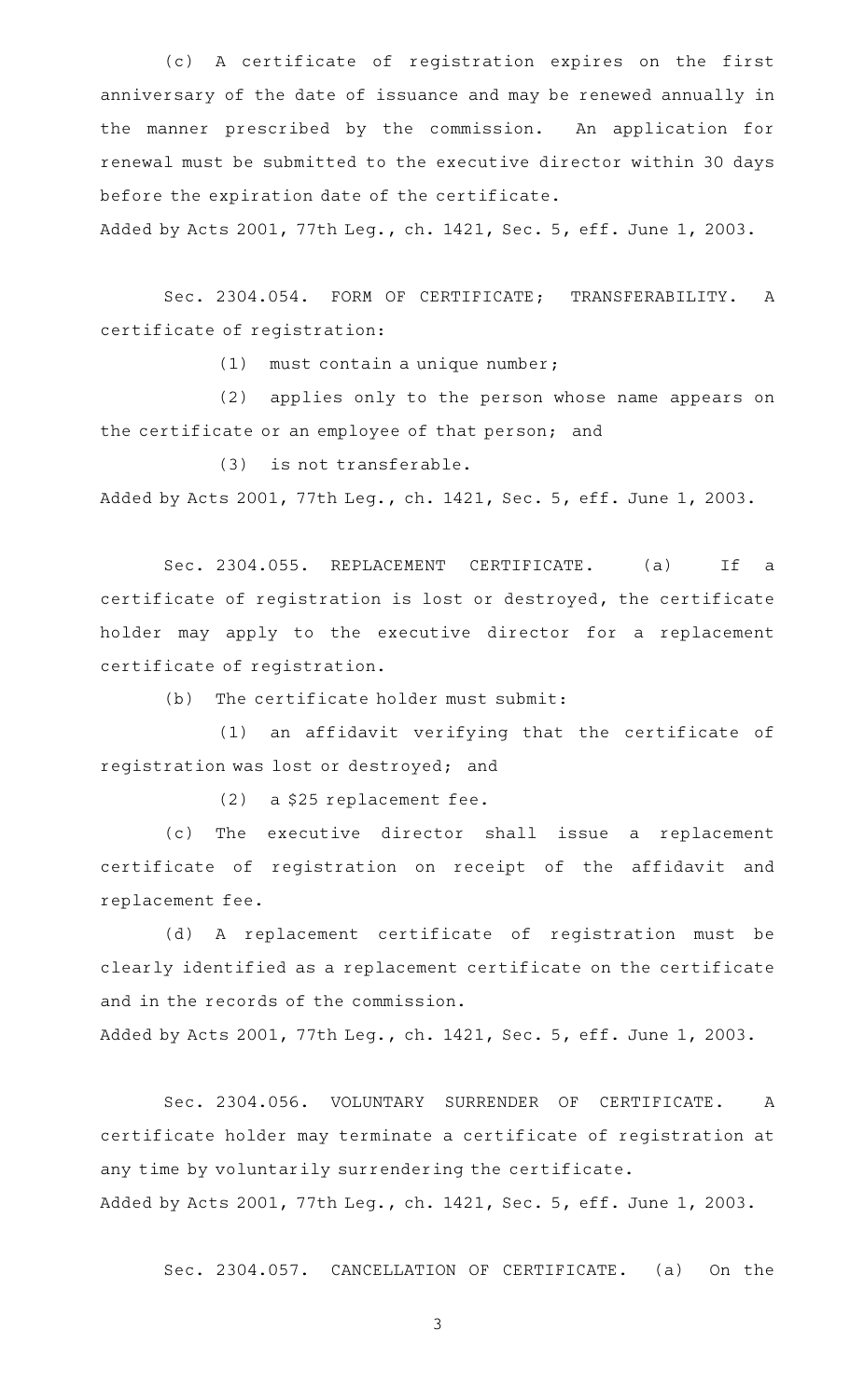expiration, termination, or surrender of a certificate of registration, the certificate holder shall deliver the certificate to the executive director.

 $(b)$  The executive director shall:

(1) cancel the certificate; or

(2) endorse on the certificate the date of expiration, termination, or surrender.

Added by Acts 2001, 77th Leg., ch. 1421, Sec. 5, eff. June 1, 2003.

Sec. 2304.058. MAINTENANCE OF REGISTRATION INFORMATION. (a) The executive director shall maintain each application for a certificate of registration and a copy of each certificate of registration in a convenient form that is available to the public.

(b) The executive director shall annually publish a list of:

(1) the name and address of each person registered under this chapter; and

(2) the name of each person whose registration has been revoked, suspended, or surrendered during the period and the specific date of the suspension, revocation, or surrender. Added by Acts 2001, 77th Leg., ch. 1421, Sec. 5, eff. June 1, 2003.

## SUBCHAPTER C. PRACTICE BY CERTIFICATE HOLDER

Sec. 2304.101. DISPLAY OF CERTIFICATE. A certificate holder shall publicly display the current certificate of registration at the certificate holder 's place of business in a location readily visible to a customer paying for repairs. Added by Acts 2001, 77th Leg., ch. 1421, Sec. 5, eff. June 1, 2003.

Sec. 2304.102. REGISTRATION NUMBER. A certificate holder shall include the certificate holder 's registration number:

(1) on each repair estimate, repair order, or correspondence; and

(2) in each advertisement for motor vehicle repairs by the repair facility.

Added by Acts 2001, 77th Leg., ch. 1421, Sec. 5, eff. June 1, 2003.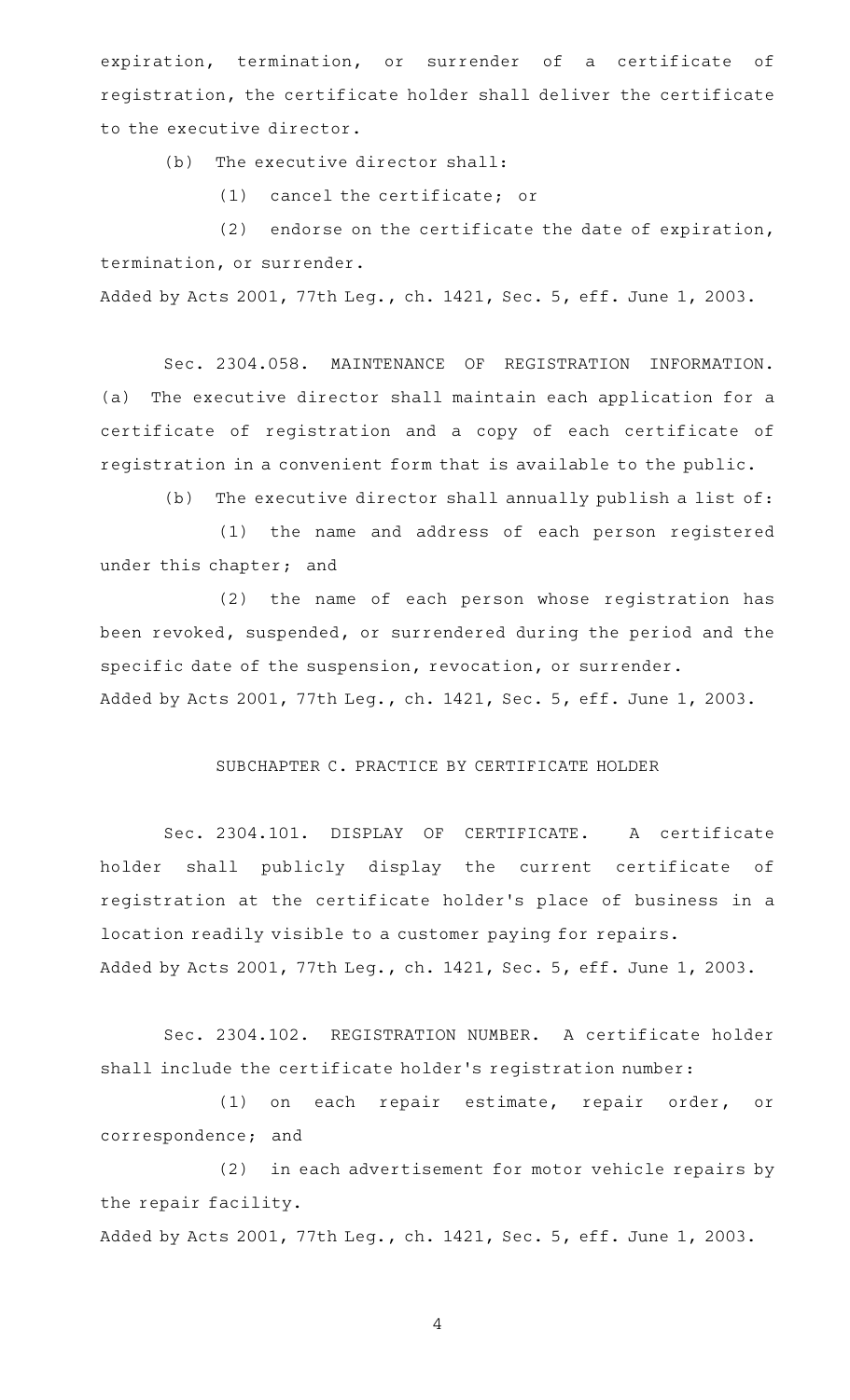Sec. 2304.103. FALSE STATEMENTS. A certificate holder may not make a false or fraudulent statement in connection with:

(1) a repair; or

 $(2)$  an attempt to collect compensation for a repair. Added by Acts 2001, 77th Leg., ch. 1421, Sec. 5, eff. June 1, 2003.

Sec. 2304.104. RECORD OF VEHICLE REPAIRS. (a) A certificate holder shall maintain in a convenient place a record of each motor vehicle that enters the certificate holder 's premises for a repair. Except as provided by Subsection (b), the certificate holder shall include in the record:

 $(1)$  a description of the vehicle;

(2) the vehicle identification number;

(3) the date the vehicle entered the certificate holder 's premises;

(4) the odometer reading at the time the vehicle is received;

(5) the name and address of the person from whom the vehicle is received; and

 $(6)$  a signed authorization for the work to be performed on the vehicle.

(b) If a motor vehicle is towed to the certificate holder's repair facility without the consent of the owner of the vehicle, the information in the record is the information provided by the law enforcement agency that initiated the towing process.

Added by Acts 2001, 77th Leg., ch. 1421, Sec. 5, eff. June 1, 2003.

## SUBCHAPTER D. ENFORCEMENT PROVISIONS

Sec. 2304.151. INSPECTION OF PREMISES AND RECORD. The executive director or an employee of the commission may, at any time, inspect:

(1) a record maintained under Section  $2304.104$ ; and

(2) the premises of a certificate holder's place of business.

Added by Acts 2001, 77th Leg., ch. 1421, Sec. 5, eff. June 1, 2003.